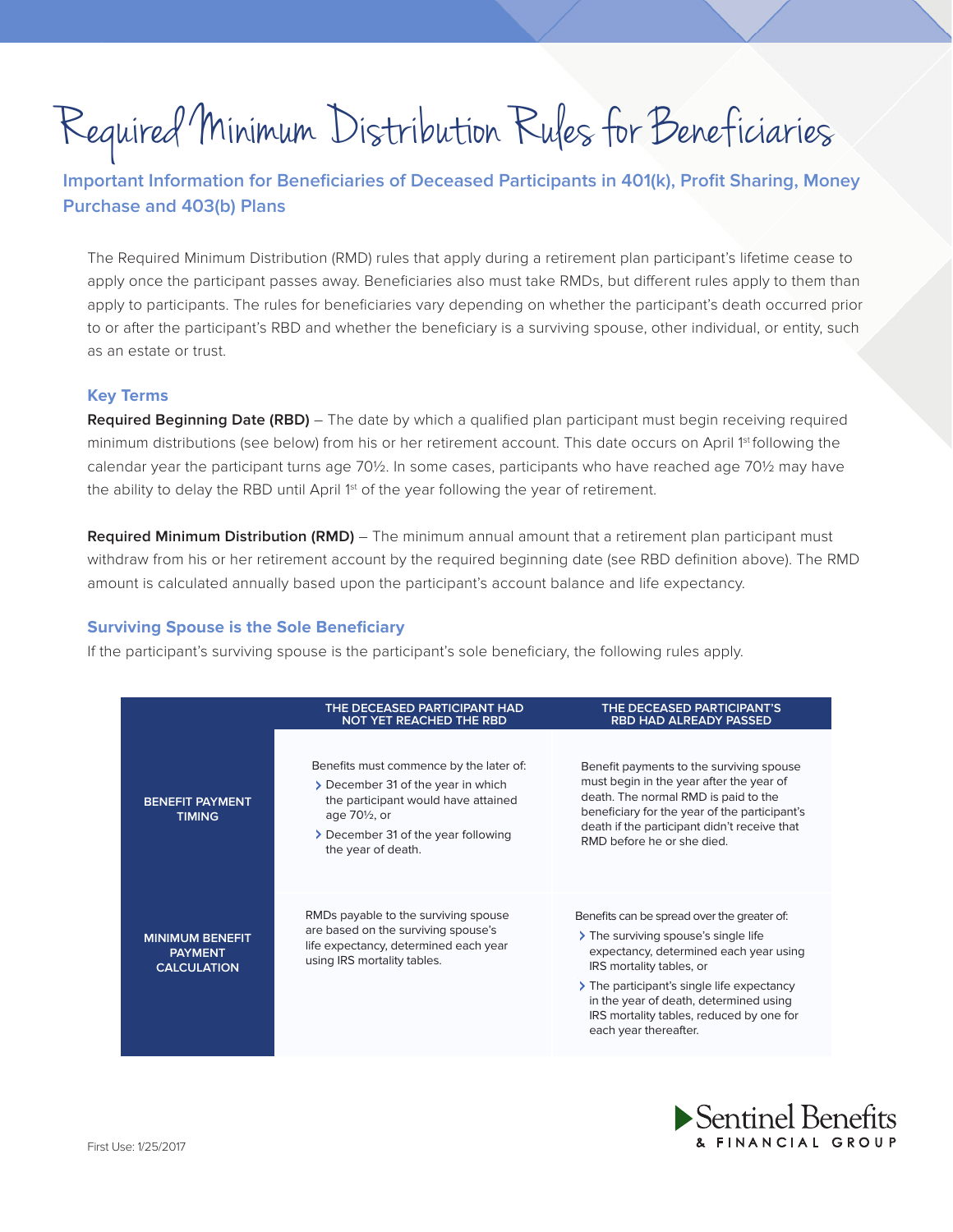#### **Rollover Options**

Surviving spouses have the same rollover options that participants have (i.e., they can rollover over to their own IRA or to a qualified plan, 403(b) plan or governmental 457(b) plan). A rollover to a surviving spouse's own IRA or to a surviving spouse's own qualified plan, 403(b) plan or governmental 457(b) plan account changes the benefits from death benefits to the surviving spouse's own benefits and the normal participant RMD rules, based on the surviving spouse's age, apply to those benefits thereafter. A rollover to a surviving spouse's own IRA or to a surviving spouse's own qualified plan, 403(b) plan or governmental 457(b) plan account can be done by direct rollover or 60-day rollover.

Surviving spouses also have the same rollover option that non-spouse beneficiaries have (i.e., a direct rollover to an inherited IRA; see below for more information). A rollover to an inherited IRA keeps the benefits as death benefits so that the inherited IRA is subject to the rules in the table above, not the participant rules.

In most circumstances, a rollover to a surviving spouse's IRA or retirement plan account will be better than a rollover to an inherited IRA, but there are circumstances when a rollover to an inherited IRA is preferable. You should consult your personal tax advisor to determine if a rollover is in your best interests and the best type of rollover for you.

## **All Beneficiaries are Individuals, but at least one is not the Surviving Spouse**

If the surviving spouse is not the sole beneficiary, but all beneficiaries are individuals, the following rules apply.

|                                                                | THE DECEASED PARTICIPANT HAD<br><b>NOT YET REACHED THE RBD</b>                                                                                                                                                                                                                                                                                                                                                                                                                                                                                                                                                                                                                                                                                                                                                                                     | THE DECEASED PARTICIPANT'S<br><b>RBD HAD ALREADY PASSED</b>                                                                                                                                                                                                                                                                                                                                           |
|----------------------------------------------------------------|----------------------------------------------------------------------------------------------------------------------------------------------------------------------------------------------------------------------------------------------------------------------------------------------------------------------------------------------------------------------------------------------------------------------------------------------------------------------------------------------------------------------------------------------------------------------------------------------------------------------------------------------------------------------------------------------------------------------------------------------------------------------------------------------------------------------------------------------------|-------------------------------------------------------------------------------------------------------------------------------------------------------------------------------------------------------------------------------------------------------------------------------------------------------------------------------------------------------------------------------------------------------|
| <b>BENEFIT PAYMENT</b><br><b>TIMING</b>                        | Benefits must commence by December<br>31 of the year following the year of<br>death OR must be taken in full by<br>December 31 of the year containing the<br>fifth anniversary of death.                                                                                                                                                                                                                                                                                                                                                                                                                                                                                                                                                                                                                                                           | Benefit payments to the beneficiary or<br>beneficiaries must begin in the year after<br>the year of death. The normal RMD is<br>paid to the beneficiary or beneficiaries for<br>the year of the participant's death if the<br>participant didn't receive that RMD before<br>he or she died.                                                                                                           |
| <b>MINIMUM BENEFIT</b><br><b>PAYMENT</b><br><b>CALCULATION</b> | If benefits commence by December<br>31 of the year following the year of<br>death, they can be spread over the life<br>expectancy of the oldest beneficiary,<br>determined under IRS mortality tables.<br>If the account is divided into separate<br>shares for each beneficiary by<br>December 31 of the year following<br>the year of death, each beneficiary's<br>own life expectancy can be used in<br>determining the payout for his or her<br>share, starting in the year following the<br>year in which the separate shares are<br>established.<br>If benefits are not started by December<br>31 of the year following the year of<br>death, no RMDs are required during the<br>five years following death, but the entire<br>account balance must be withdrawn by<br>December 31 of the year containing the<br>fifth anniversary of death. | Benefits can be spread over the greater of:<br>> The oldest beneficiary's single life<br>expectancy in the year following the year<br>of death, determined using IRS mortality<br>tables, reduced by one for each year<br>thereafter, or<br>> The participant's single life expectancy in<br>the year of death, determined using IRS<br>mortality tables, reduced by one for each<br>year thereafter. |